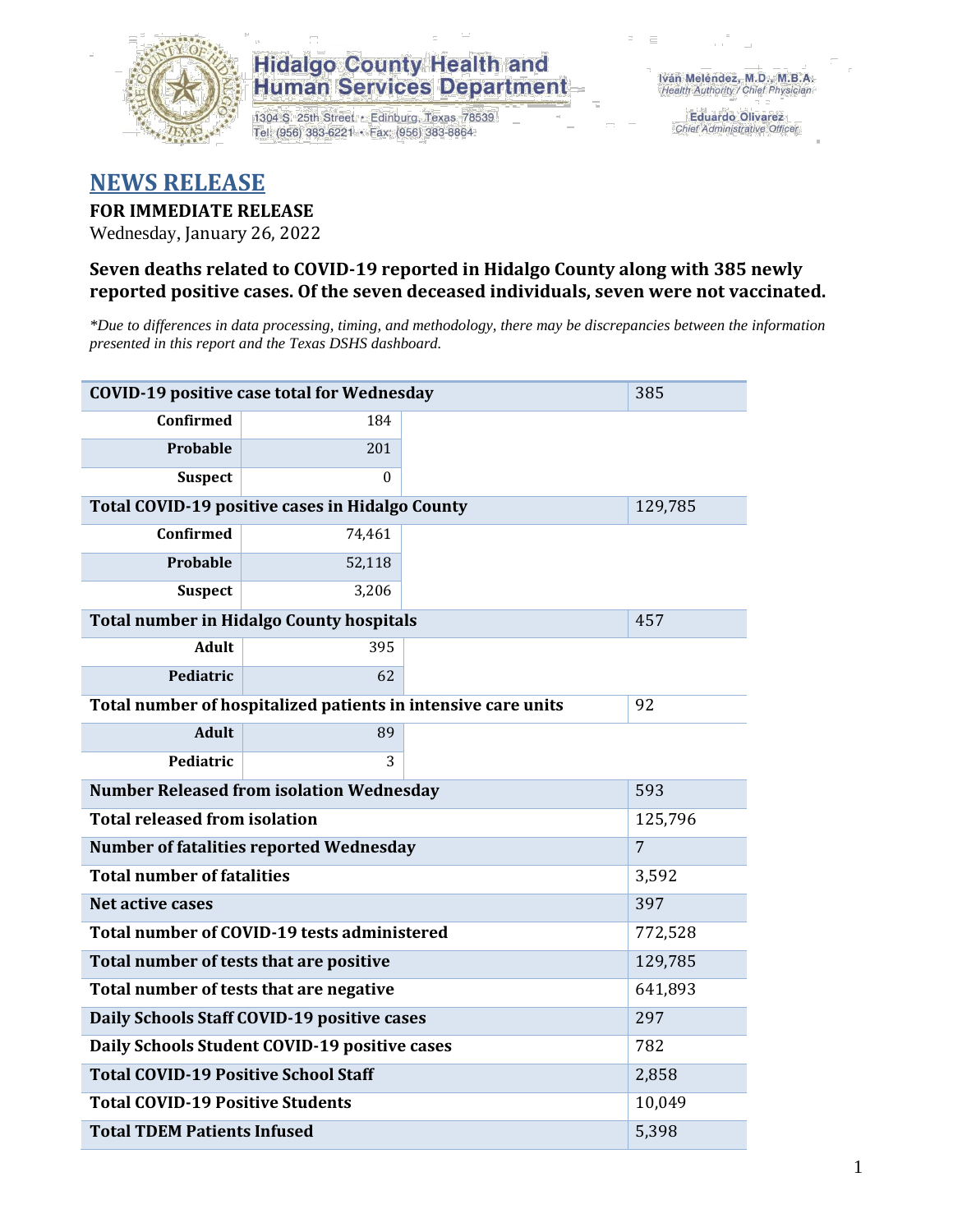

1304 S. 25th Street · Edinburg, Texas 78539 Tel: (956) 383-6221 · Fax: (956) 383-8864

**Eduardo Olivarez** Chief Administrative Officer

*Hidalgo County uses the case status definition provided by the Texas Department of State Health Service's 2020 Epi Case Criteria Guide revised November 2020.*

- *1. Confirmed: A person who has tested positive through a molecular or PCR (oral or nasal swabs) test that looks for the presence of the virus's genetic material.*
- *2. Probable: A person who meets presumptive laboratory evidence through detection of COVID-19 by antigen test in a respiratory specimen.*
- *3. Suspect: A person who meets supported laboratory evidence through detection of specific antibodies in serum, plasma, whole body, and no prior history of being confirmed or probable case.*

*For more information of case status definition for COVID-19, please refer to:*

<https://www.dshs.state.tx.us/IDCU/investigation/epi-case-criteria-guide/2020-Epi-Case-Criteria-Guide.pdf>

| $\frac{1}{2}$                              |     |  |  |  |  |  |  |
|--------------------------------------------|-----|--|--|--|--|--|--|
| <b>Number of Cases</b><br><b>Age Range</b> |     |  |  |  |  |  |  |
| $0 - 11$                                   | 46  |  |  |  |  |  |  |
| 12-19                                      | 45  |  |  |  |  |  |  |
| 20s                                        | 94  |  |  |  |  |  |  |
| 30s                                        | 56  |  |  |  |  |  |  |
| 40s                                        | 53  |  |  |  |  |  |  |
| 50s                                        | 40  |  |  |  |  |  |  |
| 60s                                        | 27  |  |  |  |  |  |  |
| $70+$                                      | 24  |  |  |  |  |  |  |
| Total:                                     | 385 |  |  |  |  |  |  |

Case Breakdown by Age Group: The deaths include:

|                         | <b>Age Range</b> | Gender | City        |
|-------------------------|------------------|--------|-------------|
| $\mathbf{1}$            | 20s              | Male   | Edinburg    |
| $\overline{2}$          | $70+$            | Male   | Mercedes    |
| $\overline{\mathbf{3}}$ | $70+$            | Female | Mission     |
| 4                       | 60s              | Male   | Undisclosed |
| 5                       | $70+$            | Male   | Pharr       |
| 6                       | 50s              | Male   | San Juan    |
| 7                       | $70+$            | Male   | San Juan    |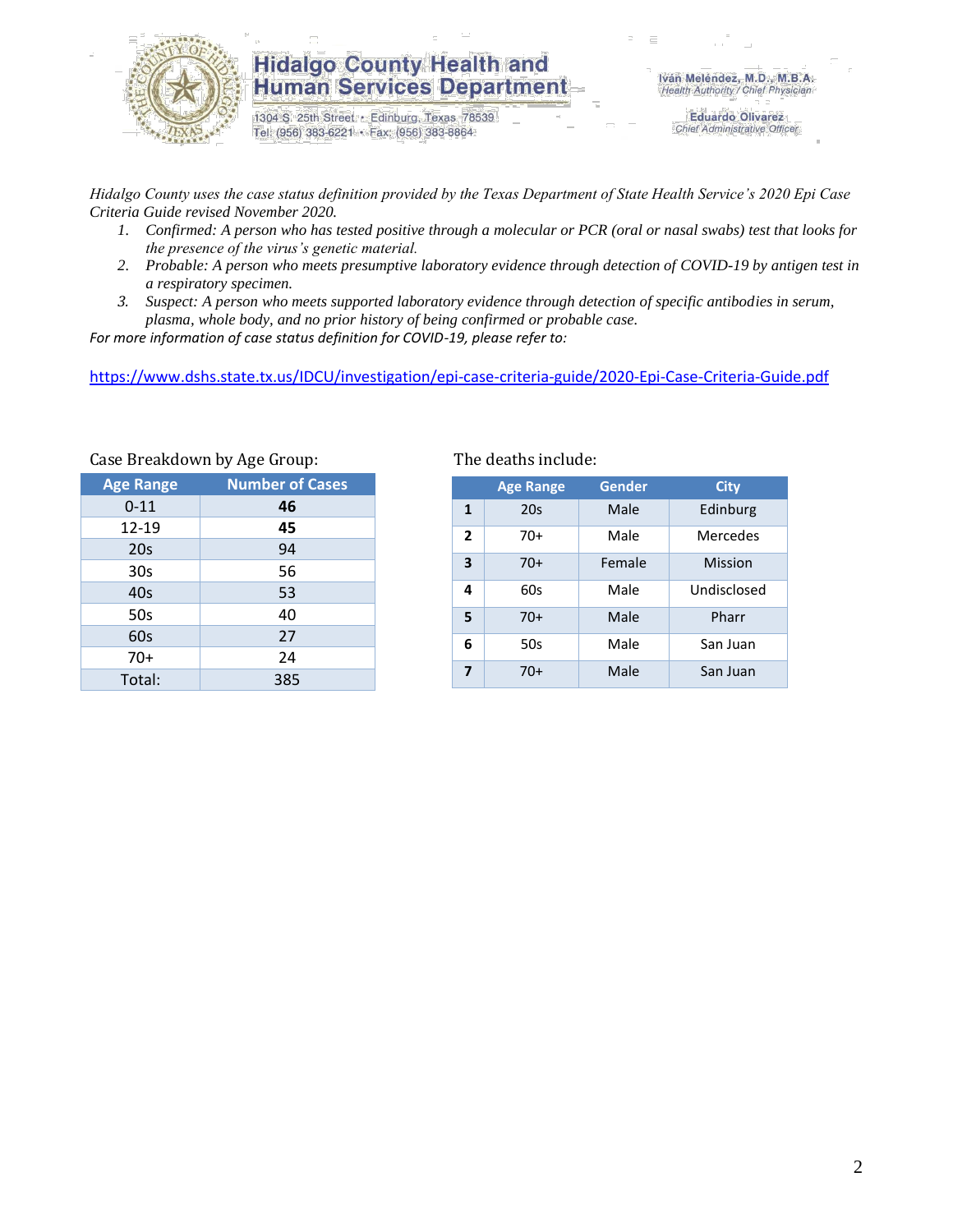

1304 S. 25th Street · Edinburg, Texas 78539<br>Tel: (956) 383-6221 · Fax: (956) 383-8864

Iván Meléndez, M.D., M.B.A.<br>Health Authority / Chief Physician

Eduardo Olivarez<br>Chief Administrative Officer

### Wednesday, January 26, 2022 positive cases include:

|                | <b>Age Range</b> | Gender      | <b>City</b> |     | <b>Age Range</b> | Gender | <b>City</b> |
|----------------|------------------|-------------|-------------|-----|------------------|--------|-------------|
| 1              | $0 - 19$         | M           | Alamo       | 194 | $0 - 19$         | M      | Mission     |
| 2              | $0 - 19$         | F           | Alamo       | 195 | $0 - 19$         | M      | Mission     |
| 3              | 20s              | F           | Alamo       | 196 | $0 - 19$         | F      | Mission     |
| 4              | 20s              | F           | Alamo       | 197 | $0 - 19$         | м      | Mission     |
| 5              | 20s              | M           | Alamo       | 198 | $0 - 19$         | M      | Mission     |
| 6              | 20s              | M           | Alamo       | 199 | $0 - 19$         | M      | Mission     |
| $\overline{7}$ | 30 <sub>s</sub>  | M           | Alamo       | 200 | $0 - 19$         | F      | Mission     |
| 8              | 40s              | F           | Alamo       | 201 | $0 - 19$         | M      | Mission     |
| 9              | 60s              | M           | Alamo       | 202 | $0 - 19$         | M      | Mission     |
| 10             | $70+$            | F           | Alamo       | 203 | $0 - 19$         | F      | Mission     |
| $11\,$         | $0 - 19$         | F           | Alton       | 204 | $0 - 19$         | F      | Mission     |
| 12             | 20s              | F           | Alton       | 205 | $0 - 19$         | M      | Mission     |
| 13             | 20s              | F           | Alton       | 206 | $0 - 19$         | F      | Mission     |
| 14             | 40s              | M           | Alton       | 207 | $0 - 19$         | F      | Mission     |
| 15             | 40s              | $\mathsf F$ | Alton       | 208 | $0 - 19$         | M      | Mission     |
| 16             | $0 - 19$         | F           | Donna       | 209 | $0 - 19$         | M      | Mission     |
| 17             | $0 - 19$         | M           | Donna       | 210 | $0 - 19$         | F      | Mission     |
| 18             | $0 - 19$         | M           | Donna       | 211 | $0 - 19$         | M      | Mission     |
| 19             | $0 - 19$         | $\mathsf F$ | Donna       | 212 | $0 - 19$         | M      | Mission     |
| 20             | 20s              | M           | Donna       | 213 | 20s              | M      | Mission     |
| 21             | 20s              | M           | Donna       | 214 | 20s              | M      | Mission     |
| 22             | 30 <sub>s</sub>  | F           | Donna       | 215 | 20s              | M      | Mission     |
| 23             | 30 <sub>s</sub>  | F           | Donna       | 216 | 20s              | F      | Mission     |
| 24             | 30 <sub>s</sub>  | M           | Donna       | 217 | 20s              | F      | Mission     |
| 25             | 40s              | M           | Donna       | 218 | 20s              | M      | Mission     |
| 26             | 60s              | M           | Donna       | 219 | 20s              | F      | Mission     |
| 27             | 60s              | M           | Donna       | 220 | 20s              | F      | Mission     |
| 28             | 70+              | F           | Donna       | 221 | 20s              | м      | Mission     |
| 29             | $70+$            | M           | Donna       | 222 | 20s              | F      | Mission     |
| 30             | $70+$            | M           | Donna       | 223 | 20s              | M      | Mission     |
| 31             | $70+$            | M           | Donna       | 224 | 20s              | F      | Mission     |
| 32             | $0 - 19$         | F           | Edinburg    | 225 | 20s              | F      | Mission     |
| 33             | $0 - 19$         | F           | Edinburg    | 226 | 20s              | F      | Mission     |
| 34             | $0 - 19$         | F           | Edinburg    | 227 | 20s              | M      | Mission     |
| 35             | $0 - 19$         | F           | Edinburg    | 228 | 20s              | F      | Mission     |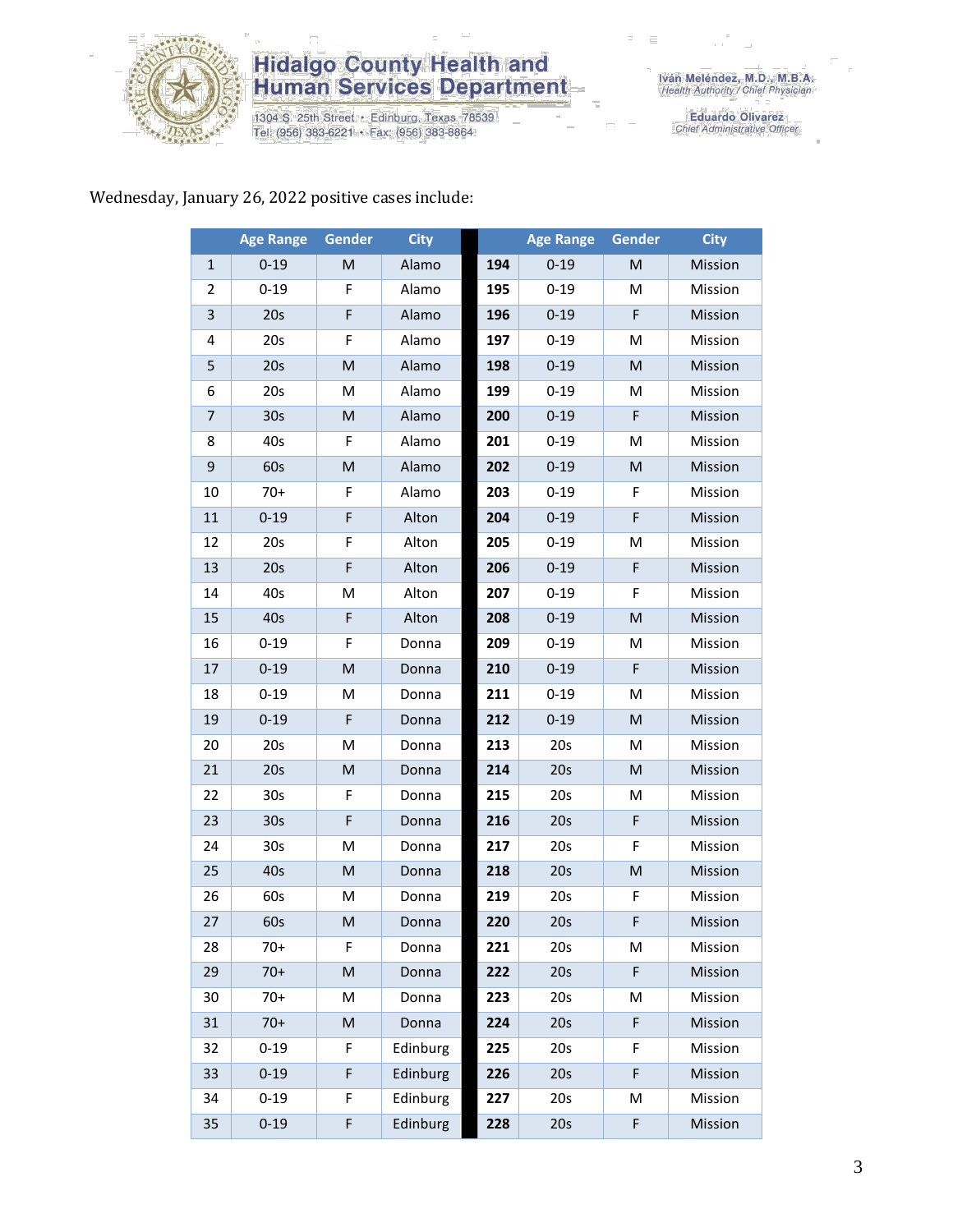

1304 S. 25th Street • Edinburg, Texas 78539<br>Tel: (956) 383-6221 • Fax: (956) 383-8864

| 36 | $0 - 19$ | M                                                                                                          | Edinburg | 229 | 20s             | F | Mission |
|----|----------|------------------------------------------------------------------------------------------------------------|----------|-----|-----------------|---|---------|
| 37 | $0 - 19$ | M                                                                                                          | Edinburg | 230 | 20s             | F | Mission |
| 38 | $0 - 19$ | M                                                                                                          | Edinburg | 231 | 20s             | F | Mission |
| 39 | $0 - 19$ | F                                                                                                          | Edinburg | 232 | 20s             | F | Mission |
| 40 | $0 - 19$ | M                                                                                                          | Edinburg | 233 | 20s             | M | Mission |
| 41 | $0 - 19$ | $\mathsf F$                                                                                                | Edinburg | 234 | 20s             | M | Mission |
| 42 | $0 - 19$ | M                                                                                                          | Edinburg | 235 | 20s             | F | Mission |
| 43 | $0 - 19$ | F                                                                                                          | Edinburg | 236 | 20s             | F | Mission |
| 44 | $0 - 19$ | M                                                                                                          | Edinburg | 237 | 30 <sub>s</sub> | M | Mission |
| 45 | $0 - 19$ | F                                                                                                          | Edinburg | 238 | 30 <sub>s</sub> | M | Mission |
| 46 | $0 - 19$ | F                                                                                                          | Edinburg | 239 | 30 <sub>s</sub> | F | Mission |
| 47 | $0 - 19$ | F                                                                                                          | Edinburg | 240 | 30 <sub>s</sub> | F | Mission |
| 48 | $0 - 19$ | F                                                                                                          | Edinburg | 241 | 30 <sub>s</sub> | M | Mission |
| 49 | $0 - 19$ | F                                                                                                          | Edinburg | 242 | 30 <sub>s</sub> | F | Mission |
| 50 | $0 - 19$ | M                                                                                                          | Edinburg | 243 | 30 <sub>s</sub> | F | Mission |
| 51 | $0 - 19$ | F                                                                                                          | Edinburg | 244 | 30 <sub>s</sub> | M | Mission |
| 52 | $0 - 19$ | M                                                                                                          | Edinburg | 245 | 30s             | F | Mission |
| 53 | 20s      | M                                                                                                          | Edinburg | 246 | 30 <sub>s</sub> | F | Mission |
| 54 | 20s      | F                                                                                                          | Edinburg | 247 | 30 <sub>s</sub> | F | Mission |
| 55 | 20s      | M                                                                                                          | Edinburg | 248 | 40s             | F | Mission |
| 56 | 20s      | F                                                                                                          | Edinburg | 249 | 40s             | M | Mission |
| 57 | 20s      | $\mathsf{M}% _{T}=\mathsf{M}_{T}\!\left( a,b\right) ,\ \mathsf{M}_{T}=\mathsf{M}_{T}\!\left( a,b\right) ,$ | Edinburg | 250 | 40s             | F | Mission |
| 58 | 20s      | M                                                                                                          | Edinburg | 251 | 40s             | F | Mission |
| 59 | 20s      | F                                                                                                          | Edinburg | 252 | 40s             | M | Mission |
| 60 | 20s      | F                                                                                                          | Edinburg | 253 | 40s             | F | Mission |
| 61 | 20s      | F                                                                                                          | Edinburg | 254 | 40s             | F | Mission |
| 62 | 20s      | F                                                                                                          | Edinburg | 255 | 50s             | F | Mission |
| 63 | 20s      | M                                                                                                          | Edinburg | 256 | 50s             | F | Mission |
| 64 | 20s      | M                                                                                                          | Edinburg | 257 | 50s             | M | Mission |
| 65 | 20s      | $\mathsf F$                                                                                                | Edinburg | 258 | 50s             | F | Mission |
| 66 | 20s      | F                                                                                                          | Edinburg | 259 | 50s             | F | Mission |
| 67 | 20s      | M                                                                                                          | Edinburg | 260 | 50s             | F | Mission |
| 68 | 20s      | F                                                                                                          | Edinburg | 261 | 50s             | M | Mission |
| 69 | 20s      | M                                                                                                          | Edinburg | 262 | 50s             | M | Mission |
| 70 | 20s      | F                                                                                                          | Edinburg | 263 | 50s             | M | Mission |
| 71 | 20s      | F                                                                                                          | Edinburg | 264 | 50s             | F | Mission |
| 72 | 20s      | F                                                                                                          | Edinburg | 265 | 50s             | M | Mission |
| 73 | 20s      | F                                                                                                          | Edinburg | 266 | 50s             | F | Mission |
| 74 | 20s      | F                                                                                                          | Edinburg | 267 | 50s             | F | Mission |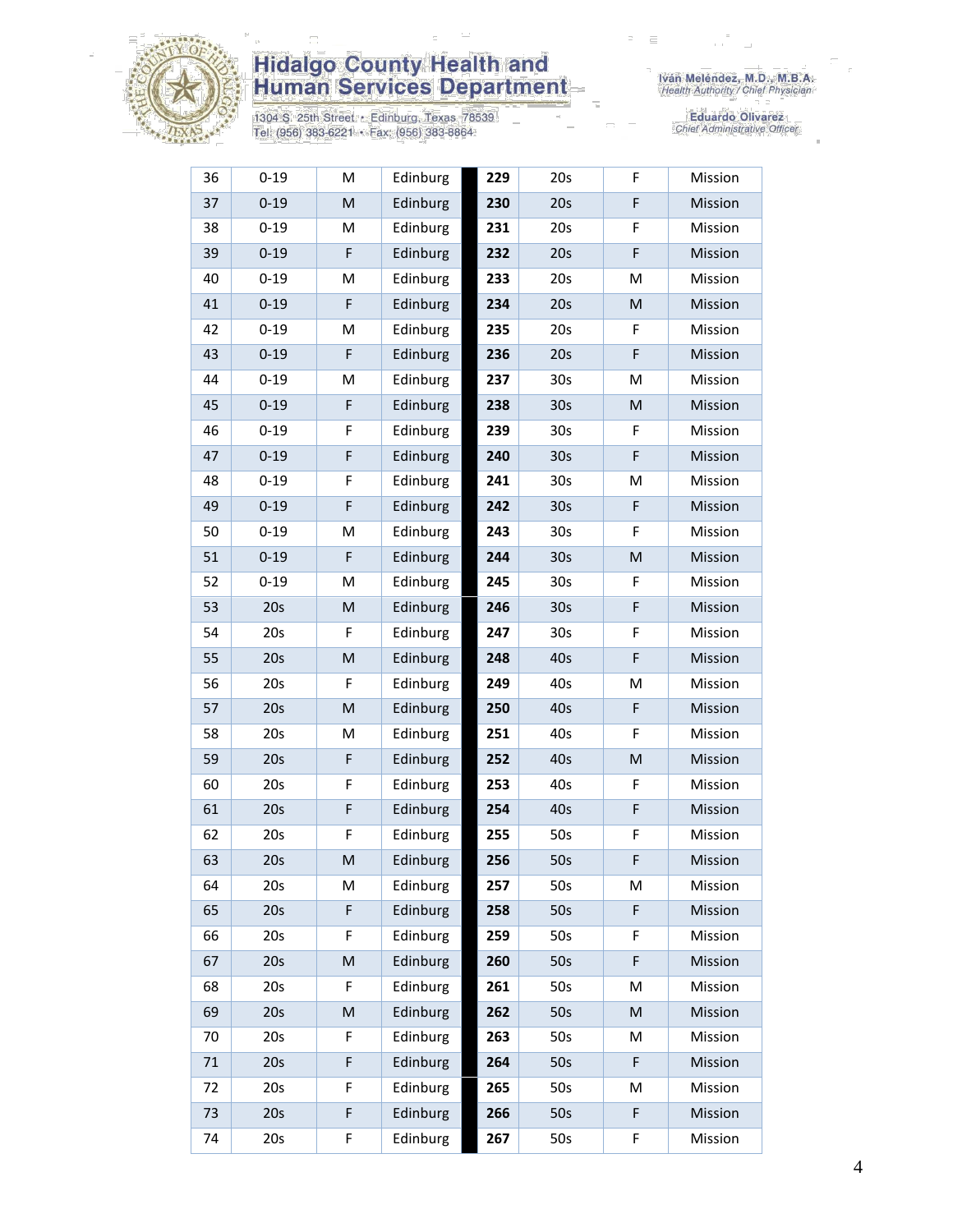

1304 S. 25th Street • Edinburg, Texas 78539<br>Tel: (956) 383-6221 • Fax: (956) 383-8864

| 75  | 20s             | M           | Edinburg | 268 | 60s             | M         | Mission  |
|-----|-----------------|-------------|----------|-----|-----------------|-----------|----------|
| 76  | 30s             | M           | Edinburg | 269 | 60s             | M         | Mission  |
| 77  | 30 <sub>s</sub> | M           | Edinburg | 270 | 60s             | F         | Mission  |
| 78  | 30s             | F           | Edinburg | 271 | 60s             | F         | Mission  |
| 79  | 30 <sub>s</sub> | F           | Edinburg | 272 | 60s             | F         | Mission  |
| 80  | 30 <sub>s</sub> | F           | Edinburg | 273 | $70+$           | F         | Mission  |
| 81  | 30 <sub>s</sub> | F           | Edinburg | 274 | $70+$           | M         | Mission  |
| 82  | 30 <sub>s</sub> | F           | Edinburg | 275 | $70+$           | F         | Mission  |
| 83  | 30 <sub>s</sub> | M           | Edinburg | 276 | $70+$           | F         | Mission  |
| 84  | 30 <sub>s</sub> | F           | Edinburg | 277 | $70+$           | F         | Mission  |
| 85  | 30 <sub>s</sub> | F           | Edinburg | 278 | $0 - 19$        | M         | Pharr    |
| 86  | 30s             | M           | Edinburg | 279 | $0 - 19$        | F         | Pharr    |
| 87  | 30 <sub>s</sub> | F           | Edinburg | 280 | $0 - 19$        | M         | Pharr    |
| 88  | 30s             | F           | Edinburg | 281 | $0 - 19$        | F         | Pharr    |
| 89  | 30 <sub>s</sub> | F           | Edinburg | 282 | $0 - 19$        | M         | Pharr    |
| 90  | 30 <sub>s</sub> | M           | Edinburg | 283 | 20s             | M         | Pharr    |
| 91  | 40s             | M           | Edinburg | 284 | 20s             | F         | Pharr    |
| 92  | 40s             | M           | Edinburg | 285 | 20s             | м         | Pharr    |
| 93  | 40s             | $\mathsf F$ | Edinburg | 286 | 20s             | M         | Pharr    |
| 94  | 40s             | F           | Edinburg | 287 | 20s             | M         | Pharr    |
| 95  | 40s             | F           | Edinburg | 288 | 30 <sub>s</sub> | F         | Pharr    |
| 96  | 40s             | F           | Edinburg | 289 | 30 <sub>s</sub> | M         | Pharr    |
| 97  | 40s             | M           | Edinburg | 290 | 40s             | ${\sf M}$ | Pharr    |
| 98  | 40s             | F           | Edinburg | 291 | 40s             | F         | Pharr    |
| 99  | 40s             | F           | Edinburg | 292 | 40s             | F         | Pharr    |
| 100 | 50s             | F           | Edinburg | 293 | 50s             | F         | Pharr    |
| 101 | 50s             | F           | Edinburg | 294 | $70+$           | F         | Pharr    |
| 102 | 50s             | F           | Edinburg | 295 | $70+$           | M         | Pharr    |
| 103 | 50s             | F           | Edinburg | 296 | $70+$           | F         | Pharr    |
| 104 | 50s             | F           | Edinburg | 297 | $70+$           | М         | Pharr    |
| 105 | 50s             | ${\sf M}$   | Edinburg | 298 | $0 - 19$        | F         | San Juan |
| 106 | 50s             | F           | Edinburg | 299 | 20s             | м         | San Juan |
| 107 | 50s             | F           | Edinburg | 300 | 20s             | M         | San Juan |
| 108 | 50s             | F           | Edinburg | 301 | 30 <sub>s</sub> | M         | San Juan |
| 109 | 50s             | F           | Edinburg | 302 | 30 <sub>s</sub> | F         | San Juan |
| 110 | 50s             | F           | Edinburg | 303 | 30 <sub>s</sub> | F         | San Juan |
| 111 | 60s             | F           | Edinburg | 304 | 40s             | M         | San Juan |
| 112 | 60s             | F           | Edinburg | 305 | 40s             | M         | San Juan |
| 113 | 60s             | F           | Edinburg | 306 | 50s             | M         | San Juan |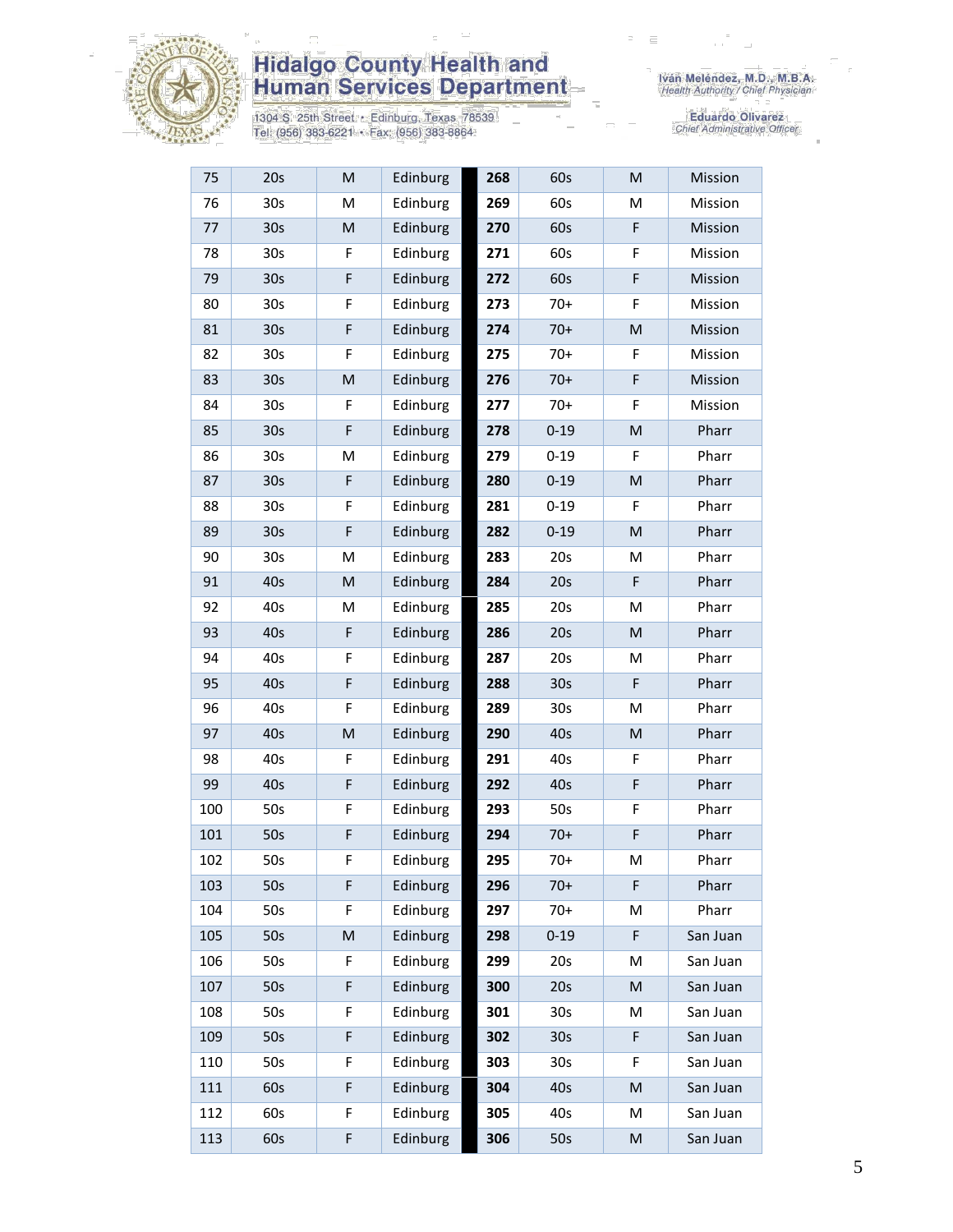

1304 S. 25th Street • Edinburg, Texas 78539<br>Tel: (956) 383-6221 • Fax: (956) 383-8864

| 114 | $70+$           | F | Edinburg | 307 | 60s             | F | San Juan    |
|-----|-----------------|---|----------|-----|-----------------|---|-------------|
| 115 | $70+$           | F | Edinburg | 308 | 60s             | F | San Juan    |
| 116 | $70+$           | F | Edinburg | 309 | $70+$           | M | San Juan    |
| 117 | 30 <sub>s</sub> | M | Hidalgo  | 310 | $0 - 19$        | F | Undisclosed |
| 118 | 50s             | F | Hidalgo  | 311 | $0 - 19$        | F | Undisclosed |
| 119 | 60s             | F | Hidalgo  | 312 | $0 - 19$        | M | Undisclosed |
| 120 | $0 - 19$        | F | McAllen  | 313 | $0 - 19$        | M | Undisclosed |
| 121 | $0 - 19$        | F | McAllen  | 314 | $0 - 19$        | F | Undisclosed |
| 122 | $0 - 19$        | M | McAllen  | 315 | 20s             | F | Undisclosed |
| 123 | $0 - 19$        | F | McAllen  | 316 | 20s             | F | Undisclosed |
| 124 | $0 - 19$        | F | McAllen  | 317 | 20s             | F | Undisclosed |
| 125 | $0 - 19$        | M | McAllen  | 318 | 20s             | F | Undisclosed |
| 126 | $0 - 19$        | F | McAllen  | 319 | 30 <sub>s</sub> | M | Undisclosed |
| 127 | $0 - 19$        | M | McAllen  | 320 | 30 <sub>s</sub> | F | Undisclosed |
| 128 | 20s             | F | McAllen  | 321 | 30 <sub>s</sub> | F | Undisclosed |
| 129 | 20s             | F | McAllen  | 322 | 30 <sub>s</sub> | F | Undisclosed |
| 130 | 20s             | F | McAllen  | 323 | 30 <sub>s</sub> | F | Undisclosed |
| 131 | 20s             | M | McAllen  | 324 | 30 <sub>s</sub> | M | Undisclosed |
| 132 | 20s             | M | McAllen  | 325 | 30 <sub>s</sub> | M | Undisclosed |
| 133 | 20s             | M | McAllen  | 326 | 30 <sub>s</sub> | M | Undisclosed |
| 134 | 20s             | F | McAllen  | 327 | 40s             | F | Undisclosed |
| 135 | 20s             | M | McAllen  | 328 | 40s             | F | Undisclosed |
| 136 | 20s             | M | McAllen  | 329 | 40s             | M | Undisclosed |
| 137 | 20s             | F | McAllen  | 330 | 50s             | F | Undisclosed |
| 138 | 20s             | M | McAllen  | 331 | 50s             | M | Undisclosed |
| 139 | 20s             | F | McAllen  | 332 | 50s             | F | Undisclosed |
| 140 | 20s             | Μ | McAllen  | 333 | 50s             | M | Undisclosed |
| 141 | 20s             | F | McAllen  | 334 | 60s             | F | Undisclosed |
| 142 | 20s             | F | McAllen  | 335 | 60s             | M | Undisclosed |
| 143 | 20s             | M | McAllen  | 336 | $70+$           | M | Undisclosed |
| 144 | 20s             | Μ | McAllen  | 337 | $70+$           | F | Undisclosed |
| 145 | 20s             | F | McAllen  | 338 | $70+$           | M | Undisclosed |
| 146 | 30s             | M | McAllen  | 339 | $70+$           | M | Undisclosed |
| 147 | 30 <sub>s</sub> | M | McAllen  | 340 | $0 - 19$        | F | Weslaco     |
| 148 | 30s             | M | McAllen  | 341 | $0 - 19$        | M | Weslaco     |
| 149 | 30 <sub>s</sub> | F | McAllen  | 342 | $0 - 19$        | F | Weslaco     |
| 150 | 30s             | F | McAllen  | 343 | $0 - 19$        | F | Weslaco     |
| 151 | 30 <sub>s</sub> | M | McAllen  | 344 | $0 - 19$        | F | Weslaco     |
| 152 | 30s             | Μ | McAllen  | 345 | $0 - 19$        | M | Weslaco     |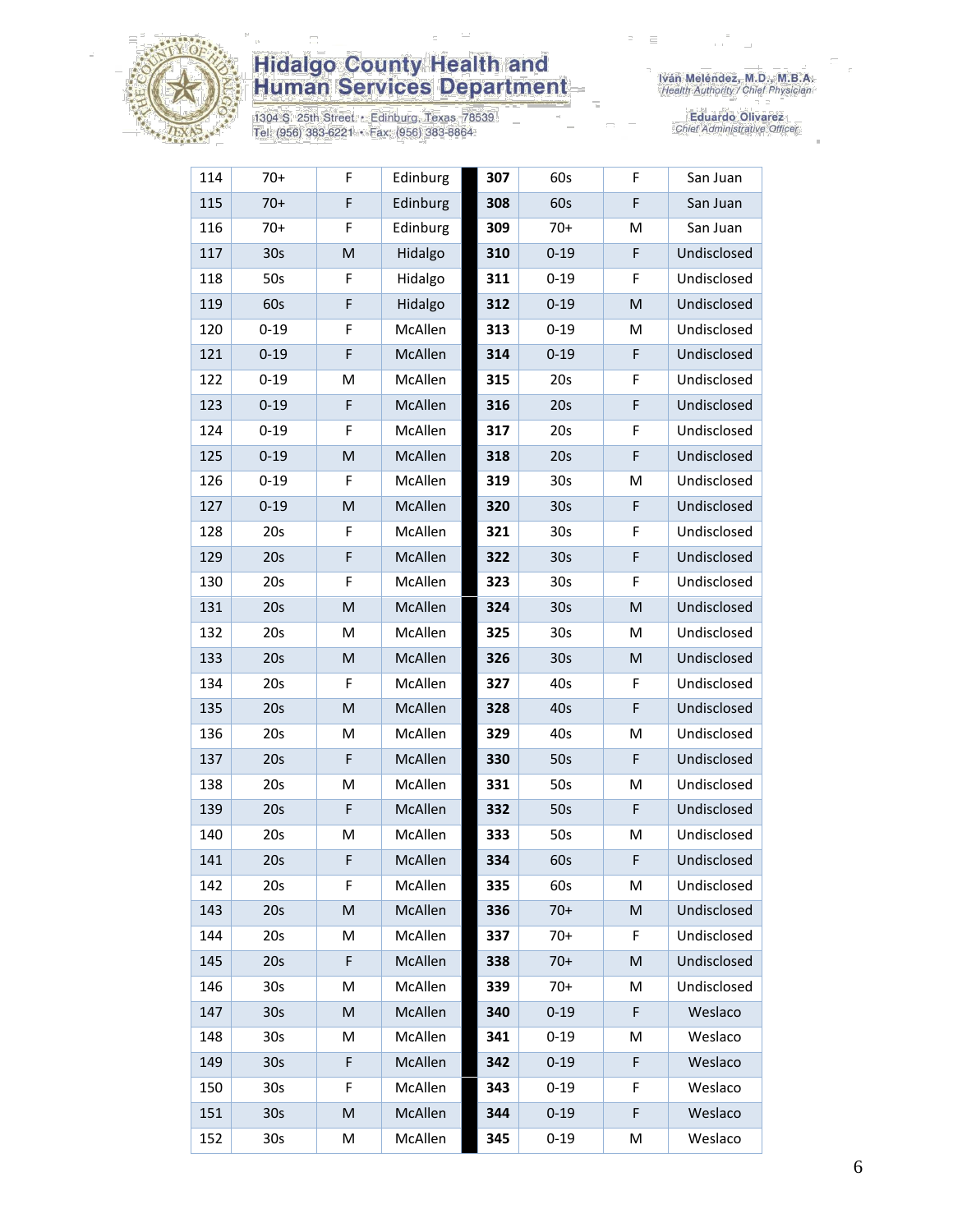

1304 S. 25th Street • Edinburg, Texas 78539<br>Tel: (956) 383-6221 • Fax: (956) 383-8864

| 153 | 30 <sub>s</sub> | F | McAllen  | 346 | $0 - 19$        | M | Weslaco |
|-----|-----------------|---|----------|-----|-----------------|---|---------|
| 154 | 40s             | M | McAllen  | 347 | $0 - 19$        | M | Weslaco |
| 155 | 40s             | F | McAllen  | 348 | $0 - 19$        | M | Weslaco |
| 156 | 40s             | F | McAllen  | 349 | $0 - 19$        | F | Weslaco |
| 157 | 40s             | F | McAllen  | 350 | $0 - 19$        | F | Weslaco |
| 158 | 40s             | F | McAllen  | 351 | $0 - 19$        | м | Weslaco |
| 159 | 40s             | M | McAllen  | 352 | $0 - 19$        | F | Weslaco |
| 160 | 40s             | F | McAllen  | 353 | $0 - 19$        | м | Weslaco |
| 161 | 40s             | F | McAllen  | 354 | 20s             | F | Weslaco |
| 162 | 40s             | F | McAllen  | 355 | 20s             | M | Weslaco |
| 163 | 40s             | F | McAllen  | 356 | 20s             | M | Weslaco |
| 164 | 40s             | M | McAllen  | 357 | 20s             | F | Weslaco |
| 165 | 40s             | M | McAllen  | 358 | 20s             | M | Weslaco |
| 166 | 40s             | М | McAllen  | 359 | 20s             | F | Weslaco |
| 167 | 40s             | M | McAllen  | 360 | 20s             | M | Weslaco |
| 168 | 50s             | F | McAllen  | 361 | 20s             | F | Weslaco |
| 169 | 50s             | F | McAllen  | 362 | 30s             | M | Weslaco |
| 170 | 50s             | F | McAllen  | 363 | 30s             | M | Weslaco |
| 171 | 60s             | M | McAllen  | 364 | 30 <sub>s</sub> | M | Weslaco |
| 172 | 60s             | F | McAllen  | 365 | 30s             | м | Weslaco |
| 173 | 60s             | F | McAllen  | 366 | 40s             | M | Weslaco |
| 174 | 60s             | F | McAllen  | 367 | 40s             | F | Weslaco |
| 175 | 60s             | F | McAllen  | 368 | 40s             | M | Weslaco |
| 176 | 60s             | F | McAllen  | 369 | 40s             | F | Weslaco |
| 177 | $70+$           | M | McAllen  | 370 | 40s             | M | Weslaco |
| 178 | $0 - 19$        | F | Mercedes | 371 | 40s             | F | Weslaco |
| 179 | $0 - 19$        | M | Mercedes | 372 | 40s             | F | Weslaco |
| 180 | $0 - 19$        | M | Mercedes | 373 | 40s             | M | Weslaco |
| 181 | 20s             | F | Mercedes | 374 | 40s             | F | Weslaco |
| 182 | 20s             | M | Mercedes | 375 | 40s             | M | Weslaco |
| 183 | 40s             | F | Mercedes | 376 | 50s             | F | Weslaco |
| 184 | 50s             | M | Mercedes | 377 | 50s             | м | Weslaco |
| 185 | $70+$           | M | Mercedes | 378 | 50s             | F | Weslaco |
| 186 | $0 - 19$        | F | Mission  | 379 | 50s             | F | Weslaco |
| 187 | $0 - 19$        | F | Mission  | 380 | 50s             | F | Weslaco |
| 188 | $0 - 19$        | M | Mission  | 381 | 60s             | F | Weslaco |
| 189 | $0 - 19$        | M | Mission  | 382 | 60s             | F | Weslaco |
| 190 | $0 - 19$        | М | Mission  | 383 | 60s             | F | Weslaco |
| 191 | $0 - 19$        | M | Mission  | 384 | 60s             | M | Weslaco |